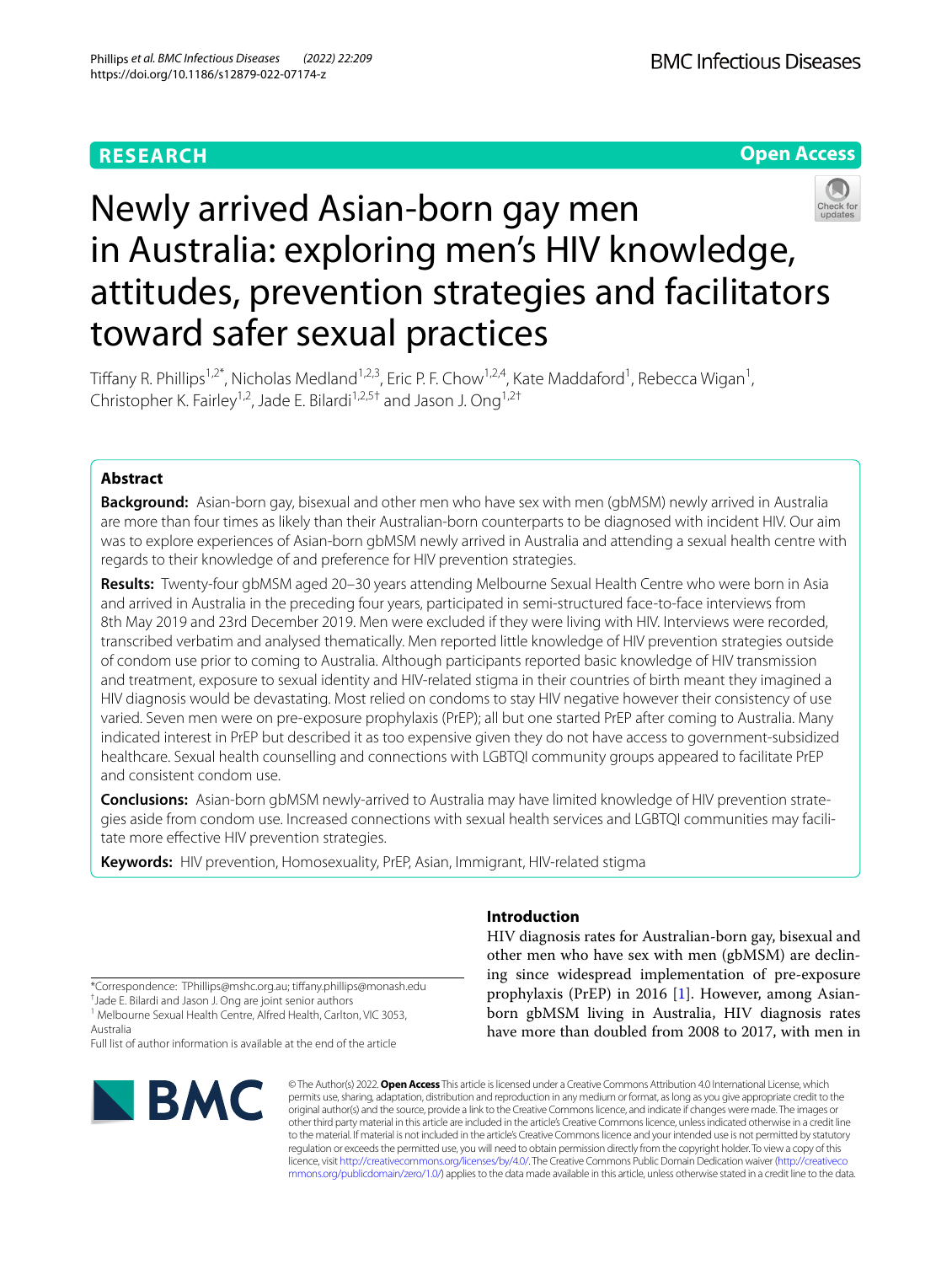this group making up 23% of new diagnoses in Australia in 2017 (up from 9% in 2008) [\[2](#page-11-1)]. Diferential access to government-subsidized healthcare (Medicare)–which greatly reduces the cost of PrEP–may contribute to the increase in the proportion of Asian-born gbMSM diagnosed with HIV [\[3](#page-11-2)]. A study of Asian-born gbMSM newly-arrived (within four years) diagnosed with HIV between 2014 and 2017 in Australia found that most (88%) did not have access to Medicare [[4](#page-11-3)]. Additionally, a study of HIV testing among gbMSM in Melbourne in 2017 showed newly-arrived Asian-born gbMSM were less likely to take PrEP than Australian-born gbMSM  $(6.8\% \text{ vs } 11.1\%)$  [\[5\]](#page-11-4). This study also suggested however, that the diference in the proportion of PrEP use between Asian-born and Australian-born gbMSM was unlikely great enough to account for the four-fold diference in HIV diagnoses between these two groups, and that other factors may contribute to this disparity, such as restricted access to HIV testing and treatment [\[5](#page-11-4)].

Despite the rising rates of HIV among newly-arrived Asian born gbMSM in Australia, this group has reported fewer numbers of casual sex partners and less condomless anal sex with casual partners than their Australian counterparts [[4\]](#page-11-3). It is possible that the lower reported risk factors are in part due to increased internalised sexual identity and HIV-related stigma, as studies indicate both are prevalent in various countries in Asia [\[6](#page-11-5)[–14](#page-11-6)]. Stigmatising attitudes toward HIV are associated with increased sexual risk behaviours [\[9](#page-11-7), [15\]](#page-11-8).

The primary aim of this study was to examine the experiences of Asian-born gbMSM newly arrived in Australia and recruited from a sexual health clinic, specifcally in terms of their knowledge of and attitudes toward HIV, HIV prevention strategies and facilitators of safer sexual practices.

#### **Materials and methods**

Data were reported in accordance with the consolidated criteria for reporting qualitative research (COREQ) checklist. [[16](#page-11-9)].

#### **Theoretical framework**

A social constructivist approach informed the framework of this study. From a social constructivist viewpoint, an individual's experience of reality and the meaning they give to phenomena (values, beliefs, experiences) are infuenced by societal and cultural norms operating at the time. [\[17\]](#page-11-10) From a social constructivist perspective, their 'constructions' of the world, or ways of knowing and being in the world, are produced through the interactions with other people, places, systems and beliefs that exist at any one point in time. In more conservative Asian countries, considerable stigma still surrounds both same-sex attraction and HIV  $[6, 8, 10, 11]$  $[6, 8, 10, 11]$  $[6, 8, 10, 11]$  $[6, 8, 10, 11]$  $[6, 8, 10, 11]$  $[6, 8, 10, 11]$  $[6, 8, 10, 11]$  $[6, 8, 10, 11]$ . From a social constructivist perspective, Asian born MSM's knowledge, views and practices around HIV are likely to be heavily infuenced by these cultural and religious beliefs, attitudes and norms pertaining to sexual identity and HIV in their country of origin [\[18](#page-11-14)].

#### **Method, research team and refexivity**

Once of, semi-structured interviews were undertaken for men to share their lived experience of being a gbMSM. All interviews were conducted by TP, a female research fellow in sexual health with experience conducting qualitative interviews. Participants had no prior relationship with TP and were informed that the purpose of the study was to understand HIV prevention strategies preferred and utilised among newly-arrived Asian-born gbMSM in Australia due to the increasing rates of HIV diagnoses in this population. An interview schedule was developed by the research team which was informed through existing literature and clinical and academic expertise in the area. JB assisted TP with data analysis. JB is a senior research fellow who has extensive experience in conducting qualitative sexual and reproductive health research.

#### **Recruitment**

Men were purposively sampled to explore possible differences in experiences. The sampling framework is detailed in Table [1.](#page-2-0) Participants were recruited from the Melbourne Sexual Health Centre (MSHC) between 8th May 2019 and 23rd December 2019. MSHC is the largest public sexual health clinic in Victoria, Australia. Clients attending MSHC were invited to complete a computerassisted self-interview (CASI), which collects information on their demographics and sexual practices. Men indicating that they were born overseas and had had sex with a man in the preceding 12 months were shown an automatically computer-generated invitation to take part in the study. Men interested in participating left their preferred contact details (SMS or email) and a research nurse (KM or RW) contacted them to ensure eligibility and schedule an interview. Men were then asked for their email and were emailed the plain language statement. Informed written consent was obtained in person when men returned to the recruiting clinic for the interview.

## **Data collection**

Interviews were conducted face-to-face, in English, in a private room at MSHC. All interviews were digitally recorded. Immediately following the interviews TP recorded notes detailing contextual information about the interview and participant including non-verbal cues and other relevant details pertaining to the interview. Participants received an AUD\$30 (US\$20) voucher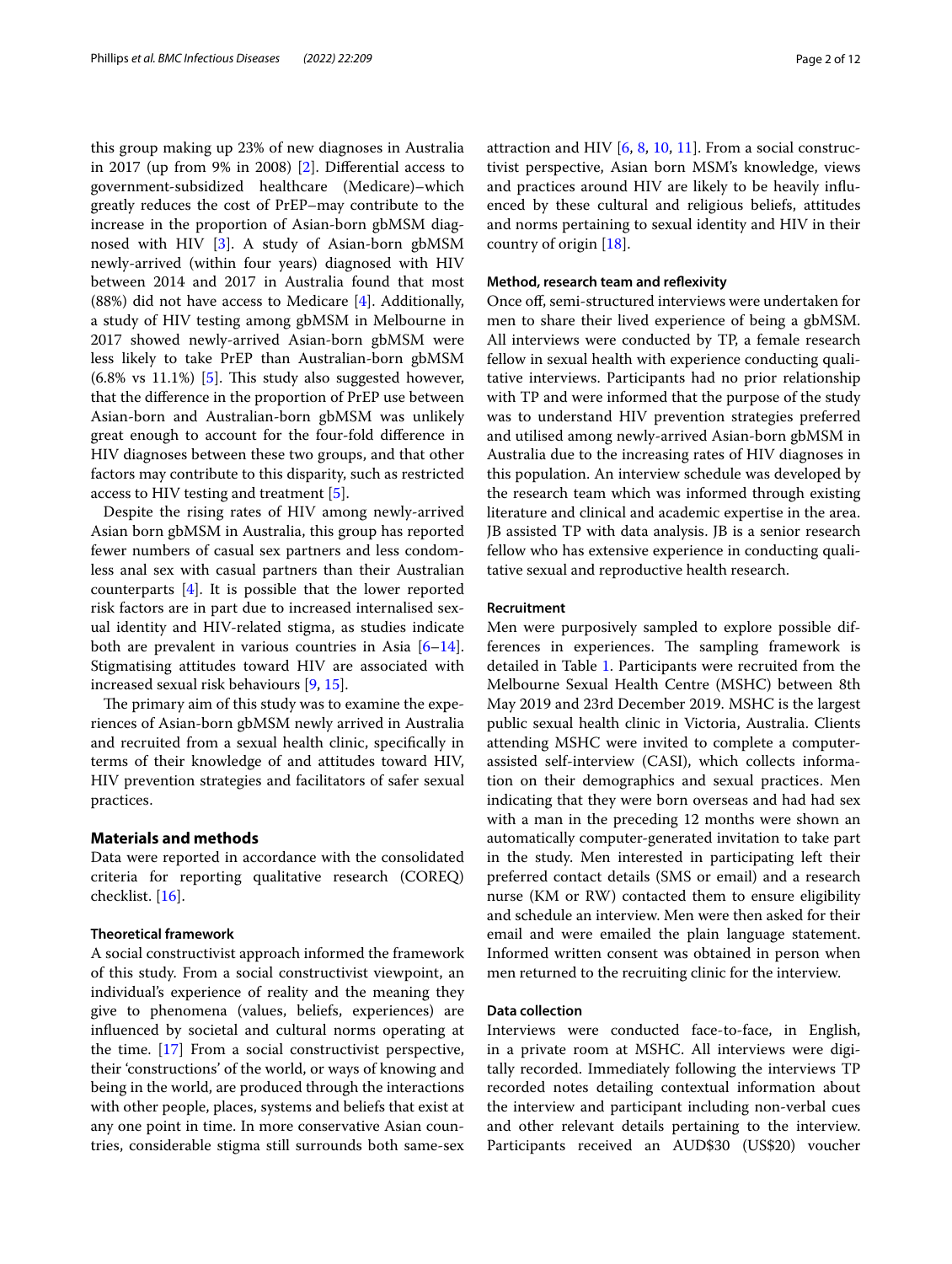#### <span id="page-2-0"></span>**Table 1** Sampling framework, eligibility criteria and interview schedule topics

| Sampling framework                                                                                                                                                                                                                                                                                                                                             |
|----------------------------------------------------------------------------------------------------------------------------------------------------------------------------------------------------------------------------------------------------------------------------------------------------------------------------------------------------------------|
| Gay, bisexual and other men who have sex with men (qbMSM)                                                                                                                                                                                                                                                                                                      |
| Recently arrived in Australia (less than five years ago) from an Asian country, defined as:<br>Bangladesh, Bhutan, Brunei, Cambodia, China, East Timor, Hong Kong, India, Indonesia, Japan, North Korea, South Korea, Laos, Macau, Malaysia, Mal-<br>dives, Mongolia, Myanmar, Nepal, Pakistan, Philippines, Singapore, Sri Lanka, Taiwan, Thailand or Vietnam |
| Clients of Melbourne Sexual Health Centre                                                                                                                                                                                                                                                                                                                      |
| HIV negative                                                                                                                                                                                                                                                                                                                                                   |
| Range of ages                                                                                                                                                                                                                                                                                                                                                  |
| Revised during data collection to include:                                                                                                                                                                                                                                                                                                                     |
| More men from countries outside of China                                                                                                                                                                                                                                                                                                                       |
| Eligibility Criteria                                                                                                                                                                                                                                                                                                                                           |
| Male                                                                                                                                                                                                                                                                                                                                                           |
| Aged 18 years or older                                                                                                                                                                                                                                                                                                                                         |
| Good understanding of English                                                                                                                                                                                                                                                                                                                                  |
| Interview schedule topics                                                                                                                                                                                                                                                                                                                                      |
| Experience of being gbMSM in country of origin <sup>a</sup>                                                                                                                                                                                                                                                                                                    |
| Experience of being gbMSM in Australia*                                                                                                                                                                                                                                                                                                                        |
| HIV and STI knowledge                                                                                                                                                                                                                                                                                                                                          |
| Preferred HIV prevention strategies                                                                                                                                                                                                                                                                                                                            |
| Revised during data collection to include additional questions                                                                                                                                                                                                                                                                                                 |
| How HIV is viewed in participant's country of origin*                                                                                                                                                                                                                                                                                                          |
| Changes in sexual behaviour or prevention strategy since coming to Australia                                                                                                                                                                                                                                                                                   |
| Participant's perceptions of HIV risk                                                                                                                                                                                                                                                                                                                          |
| <sup>a</sup> Reported in a separate manuscript [18]                                                                                                                                                                                                                                                                                                            |

following completion of the interview to compensate them for their time. Interviews were transcribed verbatim for thematic analysis. Participants were informed that they could request a copy of the study transcript for member checking, however all participants declined.

#### **Data analysis**

The study team (TP, KM, JB, JO and NM) met regularly to review interview transcripts, discuss the data emerging from the interviews and to revise the interview schedule. After two interviews the research team met to discuss emerging themes and revised the interview schedule to include additional questions on HIV in their countries of origin and changes in sexual behaviour after arriving in Australia. After seven interviews were conducted the team further refned the interview schedule to include questions about participants' perceptions of HIV risk (Table [1\)](#page-2-0). Regular meetings to discuss the data and developing themes and sub-themes continued until 24 interviews were complete. At this time, TP and JB met to again review the data and agreed that no new themes were emerging and that data saturation had been met.

The data were thematically analysed whereby the transcripts were imported into QSR International's NVivo 12 software for data management. They were read and coded, grouped into potential themes and subthemes by TP, before being re-read and further refned. A subset of transcripts was read and coded by JB to confrm coding and analysis. Consensus was met between JB and TP on coding and themes and no diferences in interpretation were identifed between the researchers.

Descriptive analysis of demographic information was performed using Stata (version 14.0, College Station, TX: StataCorp LP). All methods were performed in accordance with the relevant guidelines and regulations.

#### **Results**

Overall, 117 men registered their interest in participating in the study, 97 of whom met the eligibility criteria. Of those eligible, 38 scheduled an interview and of these men 24 completed an interview before data saturation was met. The average length of an interview was 42 min (range 25–57). Participant demographics are reported in Table [2](#page-3-0).

Three major themes and seven subthemes emerged from the study (Table [3\)](#page-3-1).

#### **Coming to Australia**

#### **1a. Knowledge about HIV and sexual health**

At the time of the interview all participants reported a basic knowledge about HIV and how it is transmitted. Men commonly spoke about HIV being a virus which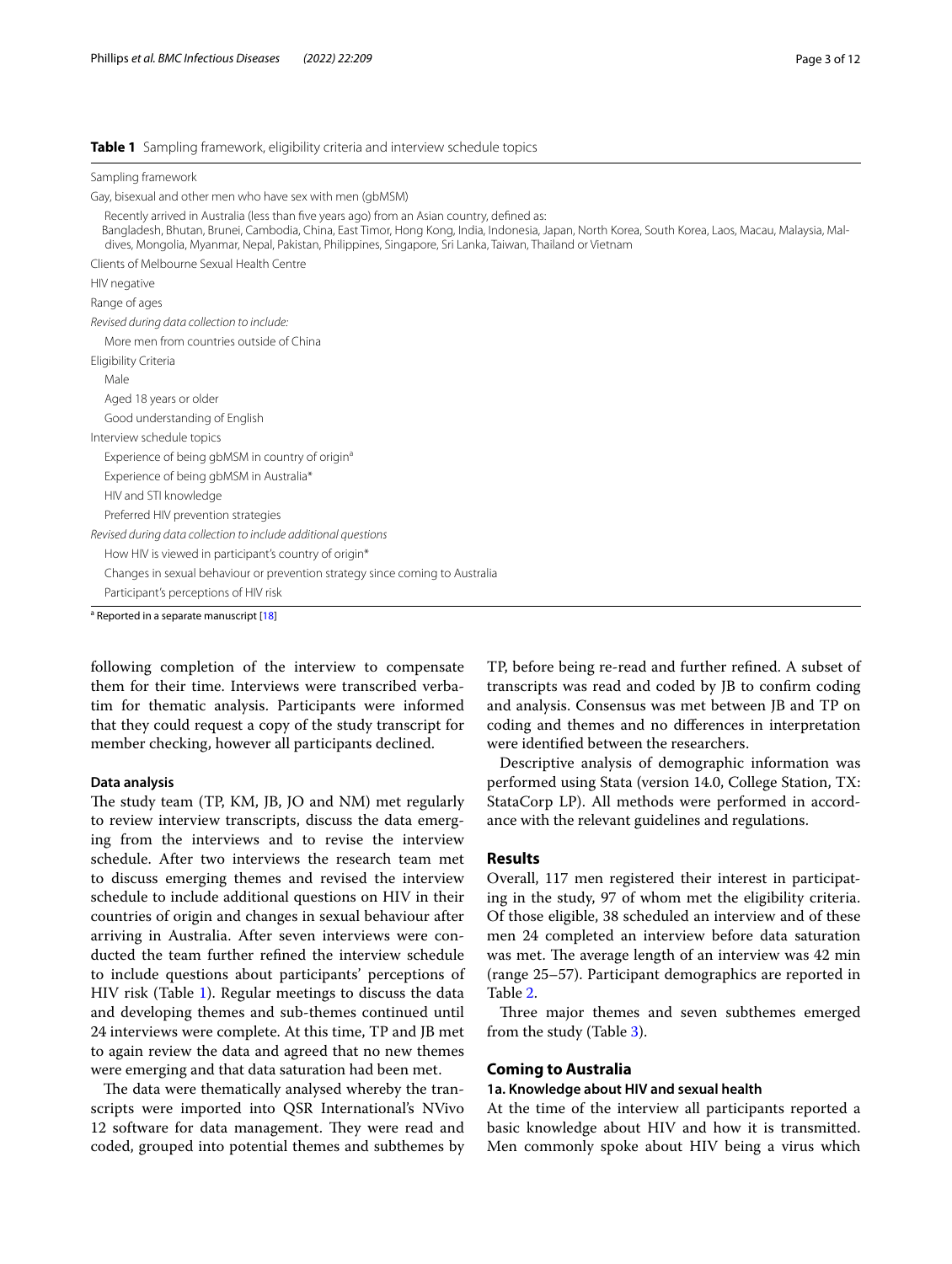#### <span id="page-3-0"></span>**Table 2** Participant Demographics (*N*=24)

|                              | n or median [range] |
|------------------------------|---------------------|
| Age (years)                  | 27 [20-34]          |
| Sexual identity <sup>a</sup> |                     |
| Gay                          | 21                  |
| Bisexual                     | 1                   |
| In between gay and bisexual  | 1                   |
| Queer                        | 1                   |
| Country of origin            |                     |
| China                        | 5                   |
| Indonesia                    | $\overline{3}$      |
| Malaysia                     | $\overline{3}$      |
| Laos                         | $\overline{2}$      |
| Philippines                  | $\overline{2}$      |
| Singapore                    | $\overline{2}$      |
| Taiwan                       | $\overline{2}$      |
| India                        | 1                   |
| Pakistan                     | 1                   |
| Sri Lanka                    | 1                   |
| Thailand                     | 1                   |
| Vietnam                      | 1                   |
| Length of time in Australia  |                     |
| $<$ 12 months                | 5                   |
| 1 year                       | 6                   |
| 2 years                      | 3                   |
| 3 years                      | 5                   |
| 4 years                      | 5                   |
| Occupation                   |                     |
| Postgraduate student         | 10                  |
| Undergraduate Student        | 5                   |
| Diploma course student       | 3                   |
| Retail                       | $\overline{2}$      |
| Hospitality                  | 3                   |
| Unemployed                   | 1                   |

<sup>a</sup> Participant sexual identity was self-reported and listed here verbatim

impacted the immune system and was spread through bodily fuids like semen and blood.

*Yeah HIV is transmitted from body liquid like semen and saliva as well as some other body liquids like blood and the liquid that you emit from some other sexual organs, like prostate or something. —Participant 13, China, 1.5 years in Australia*

Most men's sexual health knowledge was infuenced by the conservative cultures in their countries of origin where social taboos often precluded the discussion of sex. Where sexual education was provided, it was primarily discussed and viewed only in the context of heterosexual sex within marriage. As a consequence, men spoke about seeking same-sex sexual health information from the internet or through their friends.

*We don't have this education over there for gay men. So I have to fnd out through the internet, so [I] research by myself and ask about my friends really as well. So, yes, mostly we fnd it by ourselves. We have a sex-ed but mostly man to girl so we don't kind of get the exposure on men with men.*

–Participant 20, Malaysia, 3 years in Australia

#### **1b. Terror of getting HIV**

Due to the heavily stigmatised view of HIV most men were exposed to in their countries of birth, men commonly reported they were terrifed or extremely anxious about acquiring HIV. Their fears centred on the perceived impact it would have on their relationships, their lifespan, quality of life, the potential for onward transmission and concerns about living as a person with HIV in their country of birth (Additional fle [1:](#page-10-0) Table S1). Even participants who knew rationally they could live a normal life with HIV, were unable to separate entirely from the fear of getting HIV, the stigma surrounding it and how they perceived it would impact on their life and, specifcally, their romantic relationships.

*…in terms of managing HIV positive, I feel I would be quite alright, but in terms of dealing with the external things around me, so things like colleagues, workplace, yeah, people, family, I think that would be the challenge*

*—Participant 11, Malaysia, 4 years in Australia*

#### **1c. Sexual freedom in Australia**

Despite men's acute fear of contracting HIV, some reported that their limited knowledge of HIV prevention coupled with their desire to explore their sexuality in Australia meant that they engaged in unsafe sexual practices after arriving in Australia. Men often reported having more sex partners after they arrived, with a handful

<span id="page-3-1"></span>

| <b>Table 3</b> Themes and subthemes |
|-------------------------------------|
|-------------------------------------|

| 1. Coming to Australia                                                                      | 2. HIV prevention strategies | 3. Facilitators and motivators for change in sexual practice                    |
|---------------------------------------------------------------------------------------------|------------------------------|---------------------------------------------------------------------------------|
| 1a. Knowledge about HIV and sexual health<br>1b Terror of getting HIV<br>1c. Sexual freedom | 2a. Condom use<br>2b. PrFP   | 3a. Friend support<br>3b. The role of counselling and LGBTQI-specific education |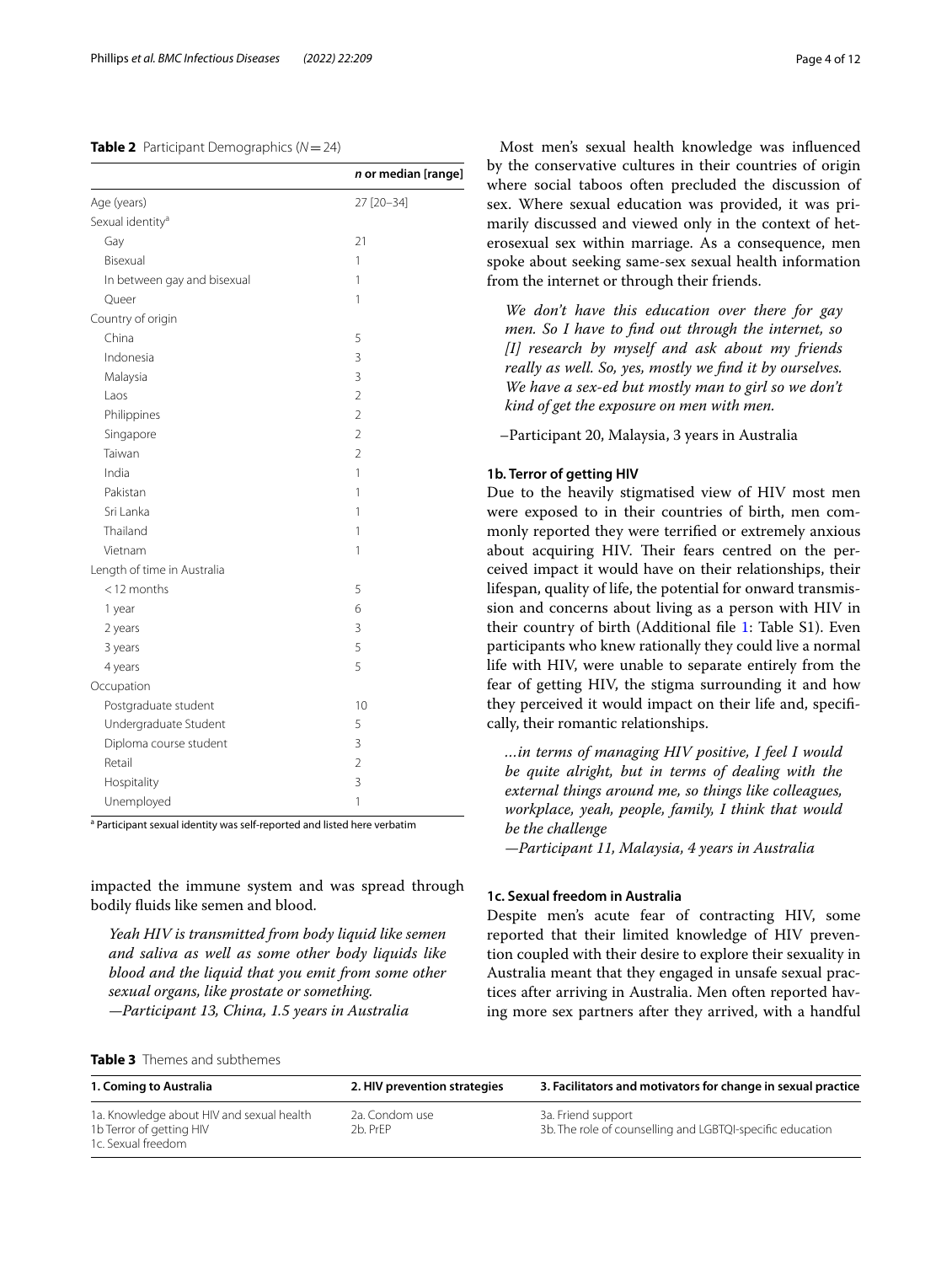of men reporting they had their frst same-sex sexual encounter in Australia. The desire to explore their sexuality freely when they arrived in Australia, meant some men had sex in their early days of living in Australia that they later realised was putting them at risk of HIV and other STIs.

*Because I didn't think about anything, I just have sex. You know, to use condoms or whatever, I didn't think about anything. I didn't even check whether they are negative or positive, or whether they are getting PrEP or PEP or whatever. I didn't check that… —Participant 15, Sri Lanka, 2 years in Australia*

Further example quotes are shown in Table [4.](#page-4-0)

#### **HIV Prevention Strategies**

The primary HIV prevention strategies of men were varied and changed over the course of their time in Australia as their sexual health knowledge levels increased and they became more aware of alternatives such as PrEP. Table [5](#page-5-0) summarizes men's HIV prevention strategies at the time of the interview.

## **2a. Condom use**

On arriving in Australia, most men relied on condoms to prevent HIV. For many, this was because condoms were the only form of HIV prevention they knew about.

At the time of the interview, there were three distinct groups of men reporting condom use (if they were not on PrEP): those who always used condoms, those for whom condomless sex was the exception to the rule (frequent users), and those who infrequently used condoms (infrequent users). Reasons men reported having sex without protection against HIV varied (see Table [6](#page-6-0) with example quotes), but most generally centred around trust; trust in their casual or regular sex partner to be HIV negative, as well as trust in their own intuition when choosing a sex partner.

**Theme 1: Coming to Australia Example quote**

Most men described instances of condomless sex during their time in Australia. However, a small number of men described always using condoms to prevent HIV with no instances of condomless sex; generally saying they felt safer using condoms even when a partner said they were on PrEP. For these men, the risk of acquiring HIV felt too great and they were unwilling to have condomless sex in any circumstances, regardless of partner type (i.e. regular or casual).

## **2b. PrEP**

Of the 24 men interviewed, seven were currently taking PrEP; only one of whom initiated PrEP in their country of birth (Singapore). Most men on PrEP also used condoms to some degree, particularly with casual partners as they were still quite anxious about acquiring HIV. Men described PrEP as an extra 'shield' or barrier against HIV, noting that in situations where condoms are not desirable, they have a level of protection with PrEP.

*I'm on PrEP and I use condoms as well to prevent myself from getting HIV…I don't know, I just felt because I was quite sexually active so I just wanted to safeguard myself more against all these diseases. Your life could just go just like that and I don't want it to be because of HIV.*

*—Participant 16, Singapore, 3 months in Australia*

Among PrEP users, most were in a regular relationship and had casual partners as well. All but one had agreements with their regular partners about sex outside of the relationship and had some form of negotiated safety, which generally meant using condoms always or frequently with casual partners but not with each other.

*So, basically, the idea is that—so, we're not going to use condom between us, but whenever we have sex with anyone else, we're going to use condom, and both of us are on PrEP. —Participant 21, Vietnam, 3 years in Australia*

<span id="page-4-0"></span>**Table 4** Example quotes on participants knowledge levels of HIV and sexual health and experiences of sexual freedom upon arriving in Australia

| Theme 1: Coming to Australia              | Example quote                                                                                                                                                                                                                                                                                                                                                                                                                                                                                 |
|-------------------------------------------|-----------------------------------------------------------------------------------------------------------------------------------------------------------------------------------------------------------------------------------------------------------------------------------------------------------------------------------------------------------------------------------------------------------------------------------------------------------------------------------------------|
| 1a. Knowledge about HIV and sexual health | Well, it's [HIV] a virus, yeah, which can – it's so difficult to explain. It's like AIDS, I think. So, if the virus gets into your<br>body, it will destroy your immune system, yeah, that's what I know from the internet<br>-Participant 5, Taiwan, 3 years in Australia                                                                                                                                                                                                                    |
| 1b. Terror of getting HIV                 | Because it limits your span of life here and it's like your life's going to be limited and people are not going to treat<br>you the same as before<br>-Participant 24, Philippines, 2 years in Australia                                                                                                                                                                                                                                                                                      |
| 1c. Sexual freedom                        | For the past few years, for the last year, like crazy, like we had a party, so drunk and I went to the sauna I had<br>sex with five men, I know it's so risky, oh my gosh At that time, I  didn't know PrEP. Lucky the recent one,<br>he's the white guy, the western guy—he's my recent sex partner now, he advised me, you should have the PrEP<br>otherwise it's going to be so risk, getting HIV Aids. I'm lucky I haven't got anything<br>-Participant 4, Thailand, 4 years in Australia |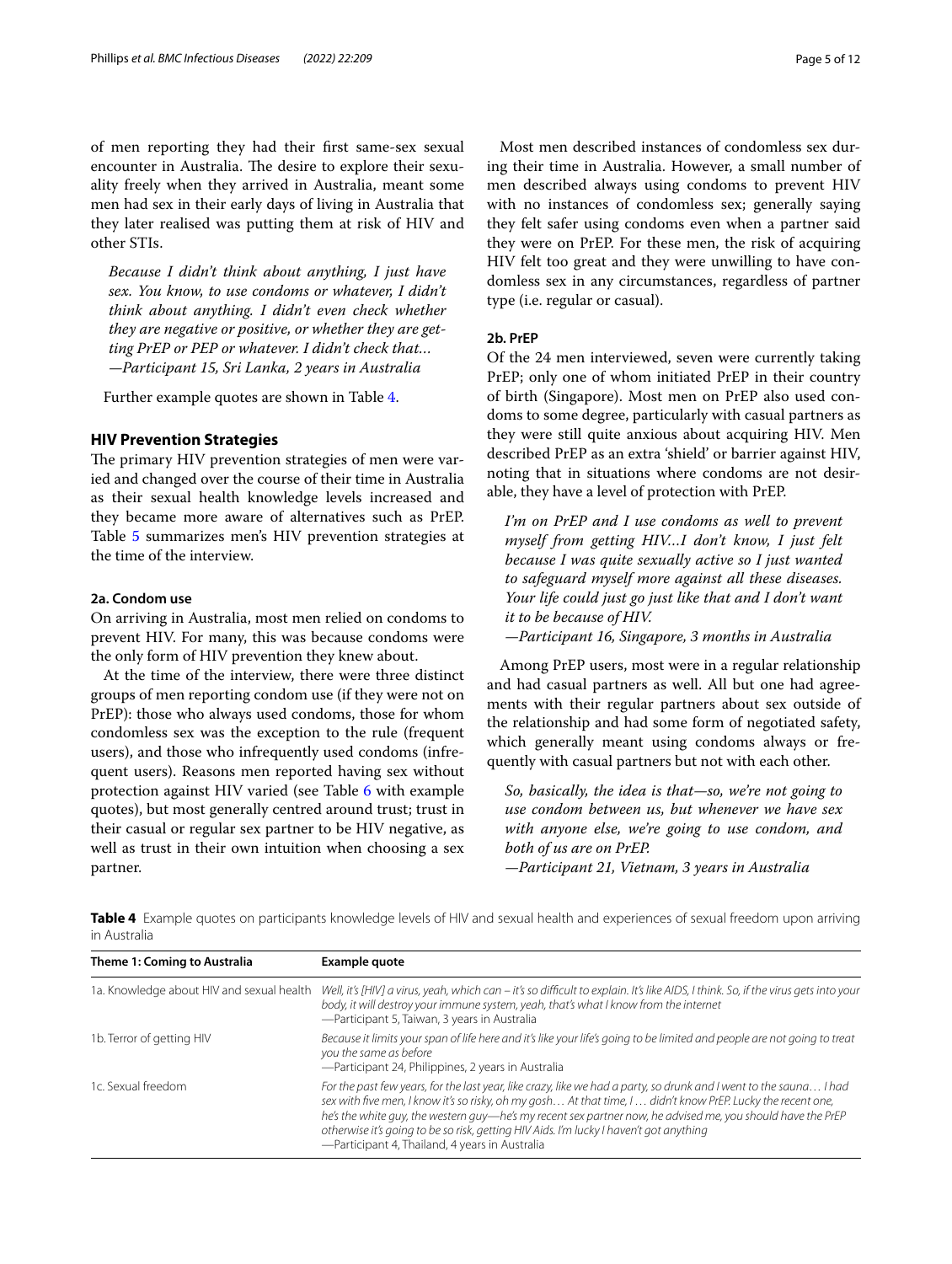|                                                                                  | <b>Number</b>  |
|----------------------------------------------------------------------------------|----------------|
| Current sexual partners <sup>a</sup>                                             |                |
| Regular partner only                                                             | 6              |
| Casual partners only                                                             | 11             |
| Regular and casual partners                                                      |                |
| On PrEP                                                                          | 7              |
| Condomsb                                                                         |                |
| Always uses condoms                                                              | $\overline{4}$ |
| Frequently uses condoms                                                          | 7              |
| Infrequently uses condoms                                                        | 5              |
| Did not engage in anal sex                                                       |                |
| Reasons for non-PrEP use among men who reported always using condoms ( $n = 4$ ) |                |
| Too expensive                                                                    | $\mathcal{P}$  |
| Worried about side effects of the medication                                     |                |
| Worried about getting other STIs so prefers condoms                              |                |
| Reasons for non-PrEP use among men who do not always use condoms ( $n = 12$ )    |                |
| Too expensive                                                                    | $\overline{4}$ |
| Worried about side effects of the medication                                     | 2              |
| Did not understand PrFP before the interview                                     | 2              |
| Told by a physician that not at risk of HIV; very few sexual partners            |                |
| Partner on PrEP, feels he doesn't need it                                        |                |
| Has a monogamous relationship so feels does not need it                          |                |
| No specific reason given                                                         |                |

<span id="page-5-0"></span>**Table 5** Condom and HIV pre-exposure prophylaxis (PrEP) use among Asian-born men who have sex with men (*N*=24), Australia (2020)

<sup>a</sup> Current sexual partners at time of the interview

<sup>b</sup> Condom use describes the current level of condom use the participants reported at the time of the interview. These numbers do not reflect change in practice over time in Australia (i.e. those with more or less condom use over time)

The exception to these negotiated safety arrangements was one participant who did not have an agreement to see other people outside of his regular partnership. His regular partner was not on PrEP and did not want the participant to remain on PrEP. They both disclosed they had been "cheating" by having casual sex with other men after being together for one year and his partner felt he could not trust him if he remained on PrEP. The participant was planning to get tested for HIV and stop taking PrEP at the time of the interview.

*So I met a guy which was not my partner but at the end I decided to tell him. So I told my partner and he got upset and he told me as well, he says he cheat on me as well. So we both make mistake, so he made mistake as well. Then now, I want to do the blood test [to check for HIV and STIs], I don't know, he doesn't feel good that I'm taking PrEP, he doesn't trust me. So today, I want to do the blood test, check everything all good so now we'll be back to [only having sex with] each other and I probably [won't] take PrEP anymore. [I will] just make sure* 

*he check his health as well. .. We both honest to each other, we don't cheat on each other so it won't happen. So I have no choice, so I'm going to stop using PrEP and be a good boy. —Participant 22, Laos, 1 year in Australia*

Another participant (who only had casual partners) was so anxious about getting HIV and STIs that he used PrEP and condoms for anal sex and avoided oral sex altogether.

*I don't do a lot of oral involvement if it's casual sex because there are a lot of things which can get transferred with the oral things. Not a lot of people know that. So I prefer not to get involved in the oral thing. If I'm just having casual sex, then I prefer only anal things if there is a condom. —Participant 6, India, 5 months in Australia*

Six men reported they were interested in PrEP but felt that it was out of reach due to cost (see Table [5](#page-5-0)). Half were students and the other half were working in retail or hospitality and were unable to access PrEP due to a lack of Medicare access in Australia which would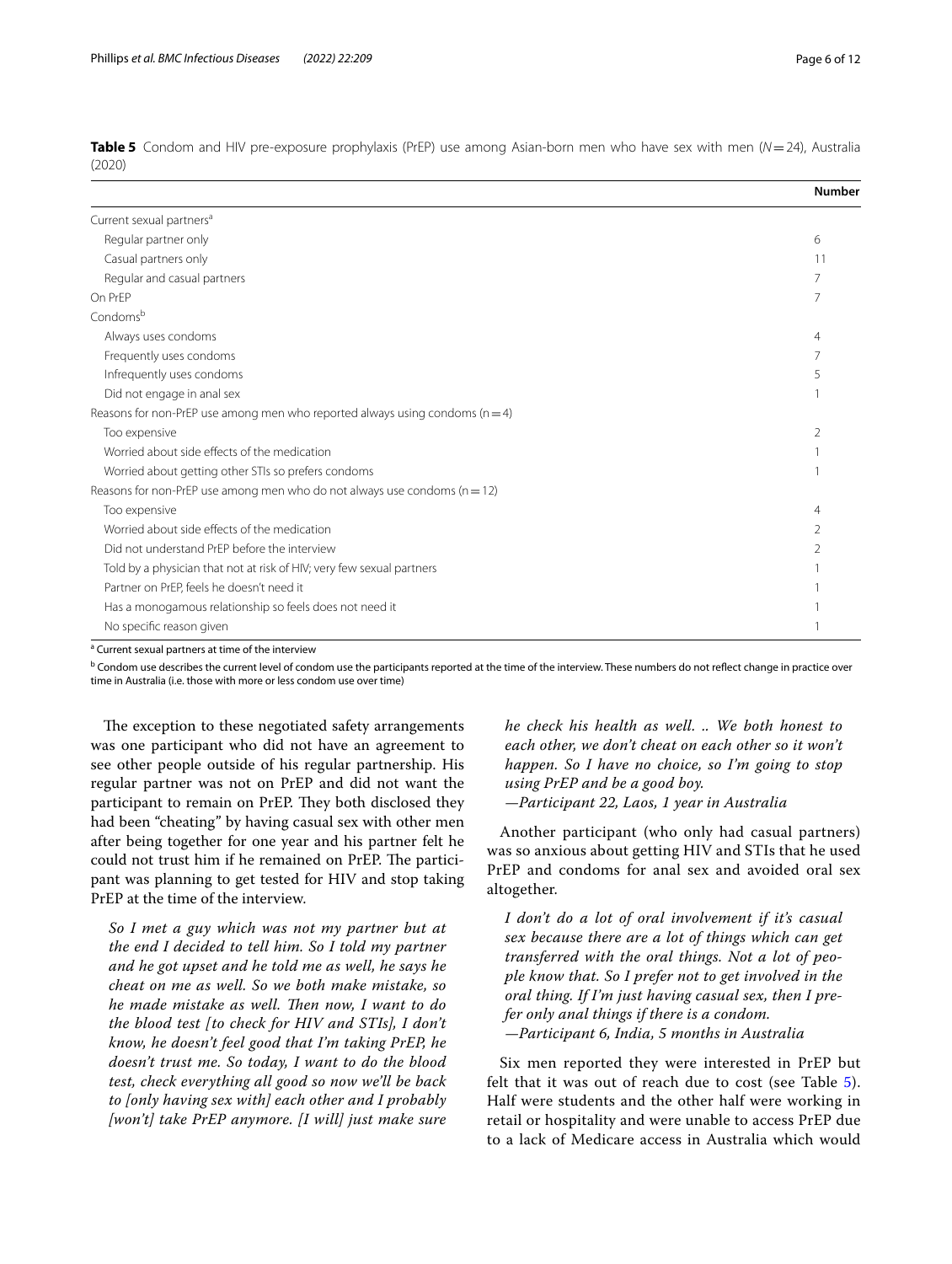<span id="page-6-0"></span>**Table 6** Representative quotes describing reasons for not using condoms consistently among those not on PrEP at the time of the interview

| Men who reported infrequent condom use in Australia            |                                                                                                                                                                                                                                                                                                                                                                                                                                                                                                                                                                                                                                                                                 |  |
|----------------------------------------------------------------|---------------------------------------------------------------------------------------------------------------------------------------------------------------------------------------------------------------------------------------------------------------------------------------------------------------------------------------------------------------------------------------------------------------------------------------------------------------------------------------------------------------------------------------------------------------------------------------------------------------------------------------------------------------------------------|--|
| Trusted partners to disclose HIV status                        | Usually I'll ask the partner first [if they're fine not using a condom]. Yeah so if they're fine with it then I guess,<br>yeah, I won't use Yeah, I don't ask [if a person is HIV positive before having sex]  I guess it's like, kind of, their<br>obligation to tell you that they have it. Because it's a transmittable disease and it's quite deadly. And if they<br>know about it they should inform you. Yeah<br>-Participant 23, Singapore, 8 months in Australia                                                                                                                                                                                                        |  |
| Trusted his intuition                                          | I would be more worried about STIs I don't really feel like there are so many HIV positive people, and I am<br>selective when I am doing it, when I was doing it<br>-Participant 7, China, 1.5 years in Australia                                                                                                                                                                                                                                                                                                                                                                                                                                                               |  |
| Trusted partner to be monogamous                               | The first time [having sex with his regular partner] and the second time I used a condom. But the third time,<br>he don't want to. First time he did not want to, I really don't like the way, I want to use the condom. Lack of<br>protection. He doesn't he said he was on PrEP and that he is clean and he got tested. I said okay. Maybe yes.<br>What happened to me? Sometimes it was just impulse I never tried that like without condoms. Maybe I was<br>curious I told him, if you want to do that this way, you mustn't meet another person<br>-Participant 17, China, 3 years in Australia                                                                            |  |
| Believed men in his social circle did not have HIV             | In Pakistan, I don't use condoms because the circles I move in are the circles which are the people like me<br>like, my age group, and they are from nice families and things like that. So there is not HIV or many sexually<br>diseases, transmitted disease in Pakistan. After I moved here, at the start I didn't use condoms because it is a<br>mental habit<br>-Participant 1, Pakistan, 2.5 years in Australia                                                                                                                                                                                                                                                           |  |
| Lacked knowledge of STIs or HIV                                | Because I didn't think about anything, I just have sex. You know, to use condoms or whatever, I didn't think<br>about anything. I didn't even check whether they are negative or positive, or whether they are getting PrEP or<br>PEP or whatever. I didn't check that, I just Yeah, I didn't have any knowledge<br>-Participant 15, Sri Lanka, 2 years in Australia                                                                                                                                                                                                                                                                                                            |  |
| Let sex partners decide                                        | Because sometimes the person doesn't want to use it. So, I just follow<br>-Participant 5, Taiwan, 3 years in Australia                                                                                                                                                                                                                                                                                                                                                                                                                                                                                                                                                          |  |
| Men who reported frequent condom use in Australia              |                                                                                                                                                                                                                                                                                                                                                                                                                                                                                                                                                                                                                                                                                 |  |
| Let sex partners decide                                        | Mostly [I] will use a condom but there's a few times that [a partner] didn't want to. A few times—two times.<br>Yes. They didn't want to. But when I do it I don't really quite feel comfortable to it<br>-Participant 20, Malaysia, 3 years in Australia                                                                                                                                                                                                                                                                                                                                                                                                                       |  |
| Believed it was partners first time having con-<br>domless sex | I actually [give] some kind of interview [to] him first like talking, is this your first time, is this your—because I<br>have this instinct that it's his first time [having sex without a condom] I quess so we're just going to try it with-<br>out condom. So based on what he's saying about anything I think it's [his] first timeSo, yes, we're not going<br>to use a condom. But when I know a person is already doing it [casual sex without a condom] for a longer<br>time already so we're going to use condom We just kind of talk about if you have been to other casual sex<br>without using a condom before<br>-Participant 24, Philippines, 2 years in Australia |  |
| Trusted intuition                                              | Usually, I talk to him and I get to trust him and also ask him if he's negative or something. Yes I think it's not<br>really, yes it could still be risky but sometimes I just follow my sense, yeah<br>-Participant 13, China, 1.5 years in Australia                                                                                                                                                                                                                                                                                                                                                                                                                          |  |
| Loved and trusted partner                                      | I think I really loved him. I think with this love and affection, you might think, "Okay. You can trust him with<br>anything."<br>-Participant 10, Taiwan, 4 years in Australia                                                                                                                                                                                                                                                                                                                                                                                                                                                                                                 |  |
| Hooked up more than three times                                | I always use condoms unless I've had contact with the guy for more than three times<br>-Participant 8, Indonesia, 7 months in Australia                                                                                                                                                                                                                                                                                                                                                                                                                                                                                                                                         |  |
| Partner passed PrEP quiz                                       | I test, test about PrEP. Yeah, test about price, about the brand of drugs, like I test it. If they pass the test, I ask -<br>yeah [I would consider not using a condom]; I have two experience without condom, but [the casual partner<br>was] on PrEP<br>-Participant 14, Indonesia, 3 years in Australia                                                                                                                                                                                                                                                                                                                                                                      |  |

substantially subsidize the costs and make treatment accessible to them.

*I do have other expenses that I need to prioritise other than PrEP. One of the options is actually just to buy condoms, you know, it's cheaper than PrEP monthly. I actually tested already. I'm eligible. My GP already gave me the prescription. I just had to* 

*order it. But I stopped myself because it's just so expensive. I cannot access it… I could understand why people easily use PrEP here because of Medicare and stuf but for us, it's expensive. We cannot reach that even though we do really want to.*

*—Participant 8, Indonesia, 7 months in Australia I want to get in PrEP in Australia, but I'm not a resi-*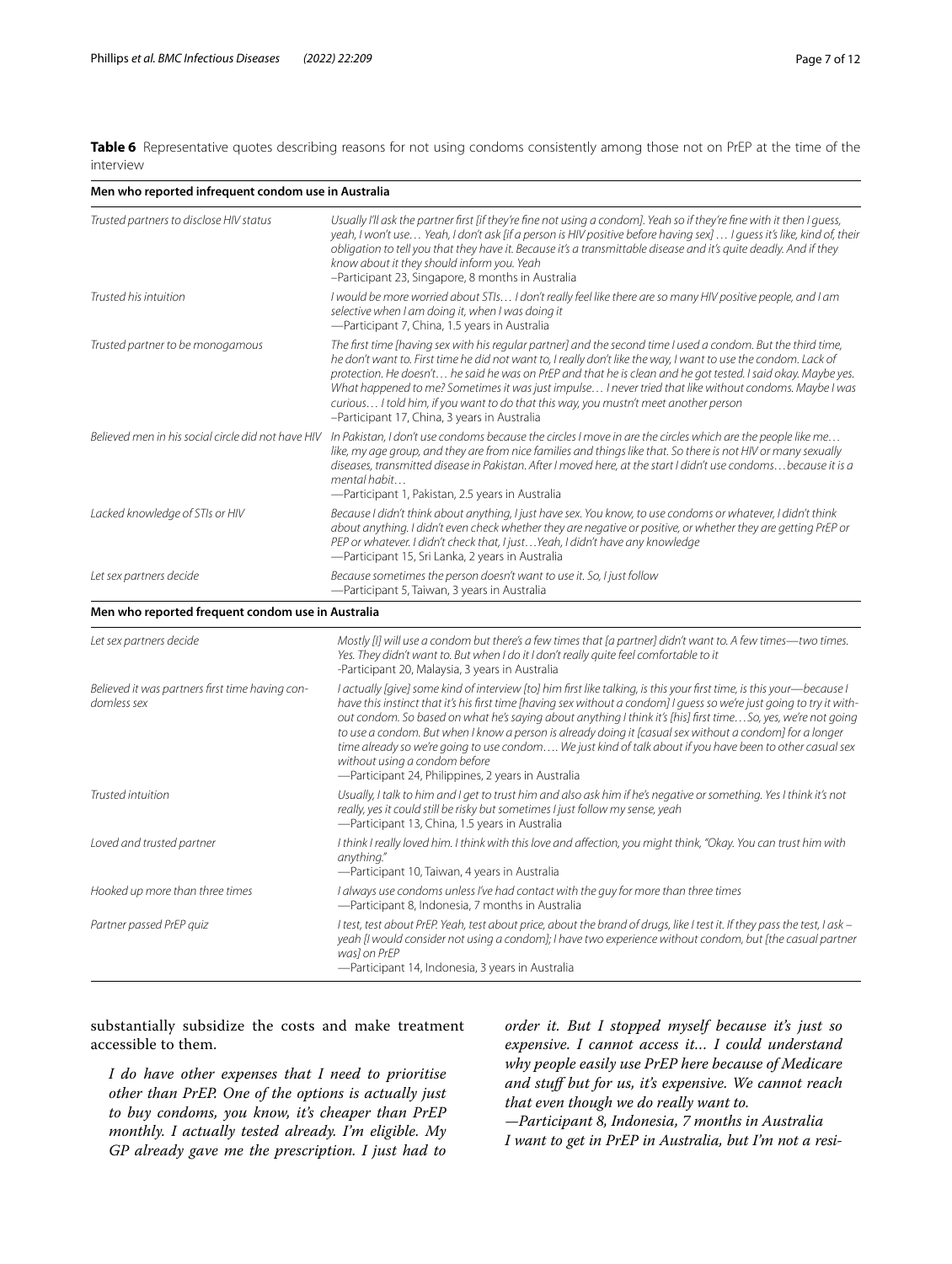*dent, it's expensive for me. —Participant 14, Indonesia, 3 years in Australia*

For some men, the prohibitive cost of PrEP meant that they instead relied on other, less preferred HIV prevention strategies, such as reducing partner number and using condoms.

*We [my partner and I] talked about it, especially before I actually asked for a prescription, like I told him, "I'm going to take PrEP instead" before I knew how expensive it was. I thought I could tweak it a bit with a concession price or it turns out to be my insurance not covering PrEP. So we talked about it and it was like, "Why do you want to take PrEP?" "Just because I want to stay negative and once we meet again, we are clean, you know, it's secure for us to have sex." So nowadays it's just like – personally … I choose to have less sex and then less random hook-ups…have sex with someone that I really know already and use condoms. So that's how I feel, to make myself stay clean from both STIs and HIV.*

*—Participant 8, Indonesia, 7 months in Australia*

Others were hesitant to consider PrEP due to the perceived potential side efects. Participants worried about specific effects on their liver, kidneys, and digestive system, while others were not sure exactly what side efects PrEP would have but worried any regimen that involved taking a daily pill would result in unwanted side effects.

*But another suggestion from my friend actually when you're taking all those pills actually damaging your liver. So I'm kind of like should I do this or should I not?*

*—Participant 20, Malaysia, 3 years in Australia PrEP has some side efects so I would avoid using PrEP.*

*—Participant 10, Taiwan, 4 years in Australia*

Several participants described learning about PrEP in Australia and while some felt they knew about the basics of PrEP, they did not feel they knew enough about PrEP to make an informed decision on whether or not they should take it or how it should infuence their sex practice.

*Maybe I don't understand PrEP that well. Should I take PrEP? You take PrEP, then we go raw without*  condoms or not? That's the thing that I don't know. *—Participant 8, Indonesia, 7 months in Australia*

## **Facilitators and motivators for PrEP and consistent condom use**

Many men described changing HIV prevention strategies to reduce their risk after arriving and during their time in Australia. For some, this change occurred in the form of learning about and taking PrEP for the frst time, while for others it resulted in increased or consistent condom use. Changes largely occurred as a result of increased knowledge of HIV risk and prevention strategies which were facilitated by increased social connections and sexual health counselling.

## **3a. Friend support**

Most men reported that a friend or sex partner had told them about the recruiting sexual health clinic and that prompted them to get tested for HIV and STIs. For several men, they assumed such a clinic would cost money or would not be covered by their overseas health insurance and thus would otherwise not have come.

*I didn't know where and all I know is that when you come to a clinic you have to pay so I didn't really look up into it until my friend told me. He's American… He said "you can go to this place. Actually it helps. It's complimentary and it's giving you some information." Tat was six months ago as well so one month ago I decided to come because I know I think I should do it to have a check-up. —Participant 20, Malaysia, 3 years in Australia*

A couple of men had never been tested for HIV before and attending a sexual health clinic was not something they had planned on doing before a friend suggested it.

The first time I came here was because it was free, *but I was kind of reluctant coming here, because I don't know how people would see me…A friend told me [about the sexual health clinic], and I thought, I haven't done that, I just really want to check out if this place is good, then I came. —Participant 7, China, 1.5 years in Australia*

One participant in particular, described how revealing his sexual identity to his frst friend was a 'turning point' for him since his friend encouraged him to attend the recruiting sexual health clinic for his health and to fnd his community—a suggestion that led him to a local LGBTQI support group. To him, opening up to a friend about his sexual identity led him to not only learning about sexual health but also to feeling accepted as part of the gay community.

*I didn't come out until October, it means, like, I come out one year ago, to one of my friends, he just*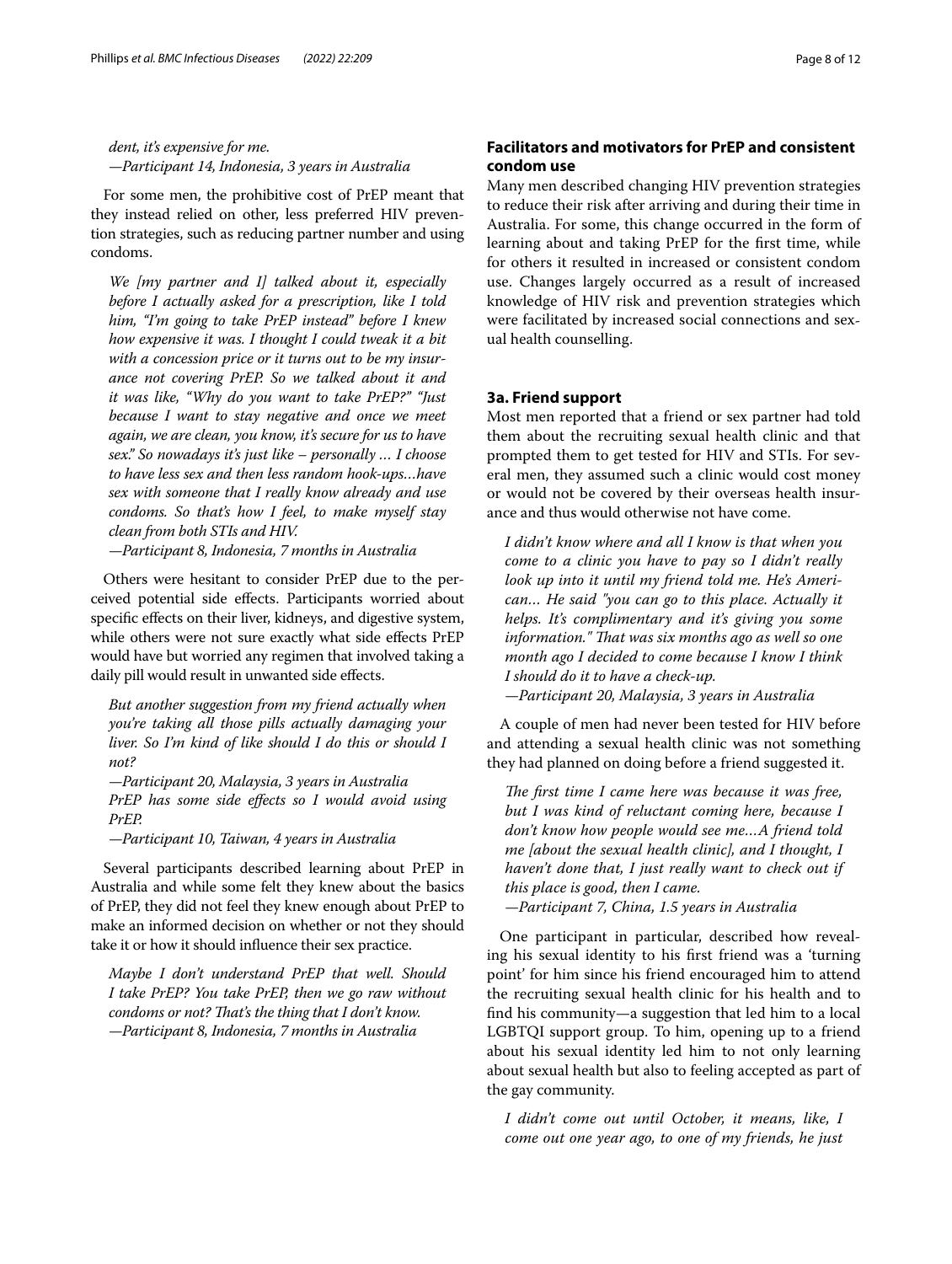*hugged me and told, like, that's alright, so that's the day I realised that alright, I shouldn't be act as a straight person, I should be myself. So, that was the turning point, and that's why I come to here, I come to MSHC or whatever, because of him. He taught me that you're normal… Everything done by my friend, he told me to fnd your community. If I wanted to [give advice to someone in my situation it would be] tell someone, just come out to one of your friend, and you know, like, someone you can [trust]… the frst thing, I think, is the knowledge about everything – STIs, but the other thing is, you know, at least one person who knows about yourself is really important.*

#### *—Participant 15, Sri Lanka, 2 years in Australia*

While most participants described learning more about sexual health after arriving in Australia, one participant described how his initiation to sexual health was facilitated by the support of a friend in his country of origin. An openly gay friend in China encouraged him to be tested for HIV and accompanied him to have the test since he was very afraid of the experience and had never been tested before. As he described, support from a friend helped him learn about his sexual health and encouraged him to embrace his sexual identity; a step he felt was very important to maintaining sexual health.

*…one of my friends, like in the undergraduate, he is very open, he's openly gay. He told me a little bit about that you have to protect yourself. You have to test regularly... I fear about the test or something…*  The first time I got tested [for HIV] my friend, *[accompanied] me. I feel more comfortable to do that, so yeah…When you frst accept you're gay and you know who you are and you [learn] you have higher risk, like to get some infection, you do feel like necessary, oh I have to go to test, I have to use a condom to protection and maybe I have the obligation to tell other gay people and my gay friends to do the same things.*

*—Participant 17, China, 3 years in Australia*

## **3b. The role of counselling and LGBTQI‑specifc education**

One of the biggest drivers for sexual practice change was an increased awareness and knowledge of PrEP and consistent condom use. Of the men on PrEP at the time of the interview, three had learned about and decided to start PrEP after receiving counselling at the recruiting sexual health clinic and another had learned about it during a consultation with a doctor at the recruiting clinic. Two initiated PrEP after attending sexual health workshops provided by community organisations for people who are LGBTQI (one in Victoria, and another in Singapore—the sole participant who had initiated PrEP in his country of origin). The final participant on PrEP learned about PrEP after attending sexual health education workshops provided by his university in his country of origin, however he felt he could only access PrEP after arriving in Australia and attending the recruiting sexual health clinic as he did not think it was prescribed in his country of origin. Thus, all men on PrEP initiated PrEP after connection to a sexual health service and most had counselling or LGBTQI-specifc support. Similarly, those who began using condoms consistently after arriving in Australia credited counselling and LGBTQI organisations for educating them on sexual health. These men described the benefts of sexual health counselling and involvement with LGBTQI services not only in terms of increasing their knowledge of STI and HIV prevention, treatment and support services, but also imparting on them the importance of embracing their sexual identity. For one participant the counselling session made him see how risky his sex practices were given that he never thought to use condoms for anal sex. For him, HIV was not something he ever considered he could get and through counselling he learned about the actual risk and explored what it would mean for him if he were to be infected with HIV.

*I had counselling and that [counsellor told] me all the horrors of HIV and if I have to go back to Pakistan and there will be no, very advanced medicine there, and it is very, very expensive to [get] HIV medicine to get in Pakistan and things like that. I made a conscious decision to go on condom. —Participant 1, Pakistan, 2.5 years in Australia* 

*(consistent condom user now)* A couple of participants also described benefting from

involvement with LGBTQI community organisations in terms of establishing social connections with people who can relate to them because they are going through similar struggles.

*It's hard for a straight person to relate to a gay person's feelings because they can't really put themselves in our shoes. Even though how understanding they might want to be or how much they want to be there for you. It's not the same as talking to a gay person itself, because the struggles and what they feel is more in line as to what you're feeling. I feel it's really nice to meet like gay people that you can really bond and be really close with to just pour your feelings out to. I'm glad I've met them through these events yes. —Participant 16, Singapore, 3 months in Australia*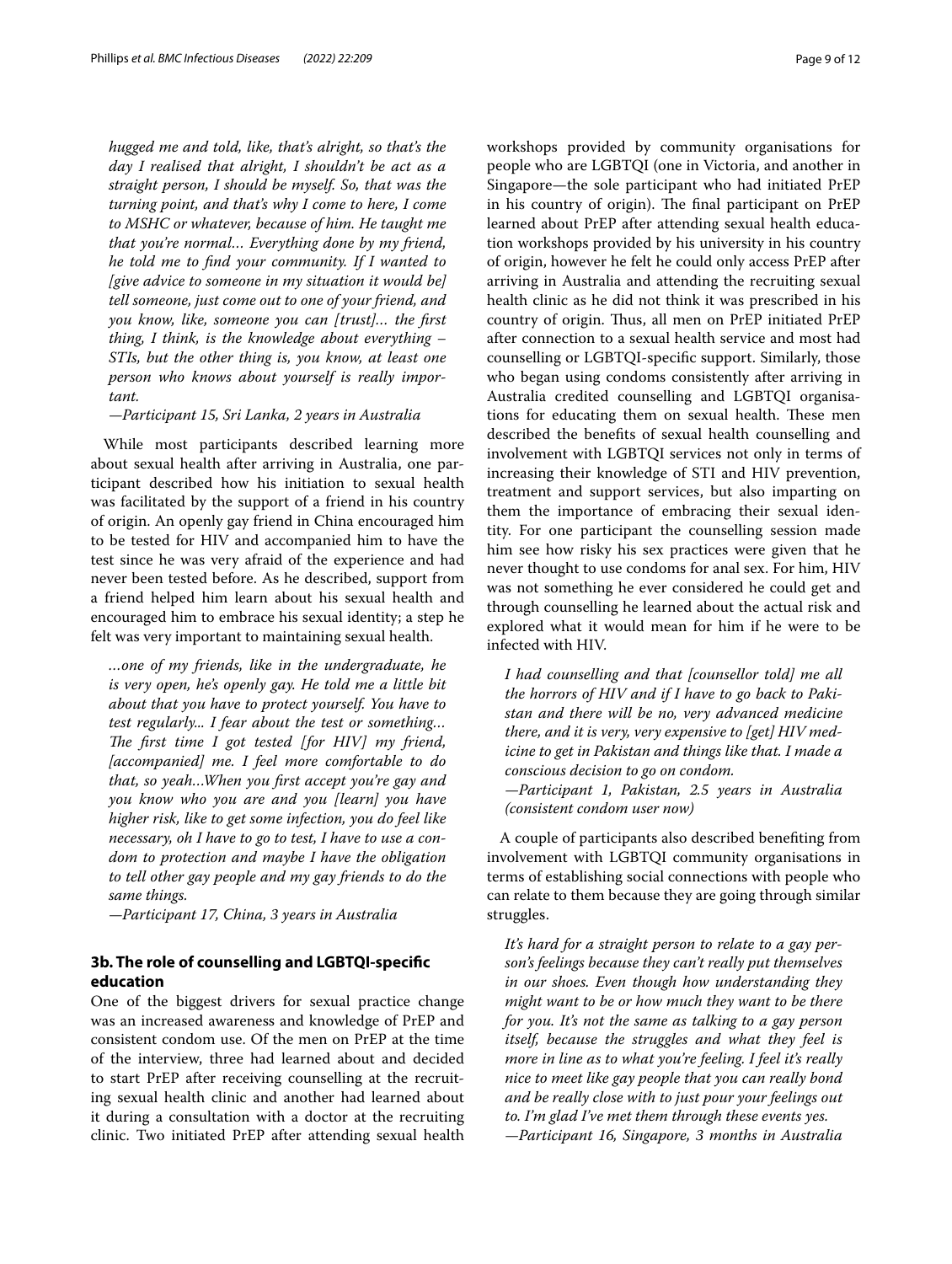## *(on PrEP after involvement in LGBTQI organisation in Singapore)*

One participant initially heard about PrEP from the internet but did not imagine it would be right for him. He worried about the side efects of PrEP as well as the routine of needing to have regular check-ups on PrEP. It wasn't until he had an experience of condomless sex where he forgot to use a condom in the heat of the moment and he attended a workshop run by a community organisation for people who are LGBTQI that he realised he cannot always be in control of using condoms. He made the switch to PrEP to avoid getting caught up in the moment and having condomless sex again in the future.

*Mostly [I heard about PrEP] from the internet…I wasn't ever actual[ly] think[ing] about that [taking PrEP]. Then, I got to know that more, when I went to one of the workshop at the Victorian AIDS Council…[at that] point I realised there's no way I'm in control of that [condomless sex in the heat of the moment]. At frst, I guess, the idea that, like – oh, there might be side efect, and you know, and also, it [PrEP] might potentially afect your kidney function. Then, also, it's part of the routine that you basically have to check in, and I have a feeling that I might not be able to keep up with that routine. In a way, I was slightly a little bit discouraged with that, but then, when I had that experience [of condomless sex] I realise I better get on that [PrEP], rather than fnd myself in that situation again.— Participant 21, Vietnam, 3 years in Australia*

For one participant, involvement with a state-based organisation that supports LGBTQI communities facilitated not only his sexual health knowledge in terms of learning about using PrEP and the risks associated with condomless sex, but his understanding of what it means to be gay and what relationships could look like. Prior to his involvement with this organisation he did not know that he could be gay and also have a family one day or that relationships could be open.

*…after I come out to my friend, he told [me]… I should learn about myself frst, that's what he told [me]. Like, you must go with your own community…* So, that advice lead me to go for Thorne Harbour *[a local LGBTQI organisation in Melbourne], and I*  went to three workshops in there...They was amaz*ing, so amazing, because you're like – it talked about sex, and lifestyles, and relationships, and to be friends, and hang out, and how you're going to live in the public. It's like, we are going for bowling, to cinemas sometimes, it's really – you know that knowl-* *edge gives us that…you are a human being, also, and just be yourself…After attending to my workshops, I learnt how to do safe sex, what does unsafe sex mean, what does the PrEP mean, what is the PEP mean, what is the vaccinations. I think that knowledge is really important… Sometimes, we know who we are, but we don't know who we really are. You know, like, you can make a family, if you want to do open relationship or closed relationship, or whatever. So, I never had that type of idea about these kinds of things.*

*—Participant 15, Sri Lanka, 2 years in Australia (Consistent condom user now)*

## **Discussion**

In this study exploring sexual practices and HIV prevention strategies among newly-arrived Asian-born gbMSM recruited from a sexual health centre, we found that most arrived in Australia with only basic knowledge about HIV. Most initially relied on condoms to prevent HIV, with frequency of use varying, and most reported experiences of condomless anal sex in Australia, despite a strong fear of acquiring HIV. Among infrequent condom users, some reported relying on their intuition when deciding to use a condom or not, basing their decision on preconceived and inaccurate notions of HIV and trust in their partner. Major facilitators to changing men's sexual health practices were sexual health counselling and involvement with LGBTQI-specifc community groups. Most PrEP and consistent condom users adopted these practices after involvement with such services. Participants engaging with counselling and LGBTQI organisations increased their awareness of HIV risk, HIV prevention strategies, and the importance of embracing their sexual identity.

Almost all participants were prompted by friends or sex partners to attend the recruiting sexual health clinic for their frst time. For some, the clinic was their frst introduction to sexual health and testing for HIV and STIs. All but one PrEP user had decided on PrEP after sexual health counselling or attending sexual health workshops provided by organisations that support LGBTQI communities; the other was encouraged by a clinic doctor. Participants who were on PrEP disclosed more negotiated safety practices within their regular partnerships than those who relied on condoms; describing an open dialog about sex and HIV prevention strategies outside and inside the relationship with their regular partner. Negotiated safety is a particular type of sexual agreement within partnerships that typically entails condom use with casual partners outside the relationship. A previous scoping review found that having a sexual agreement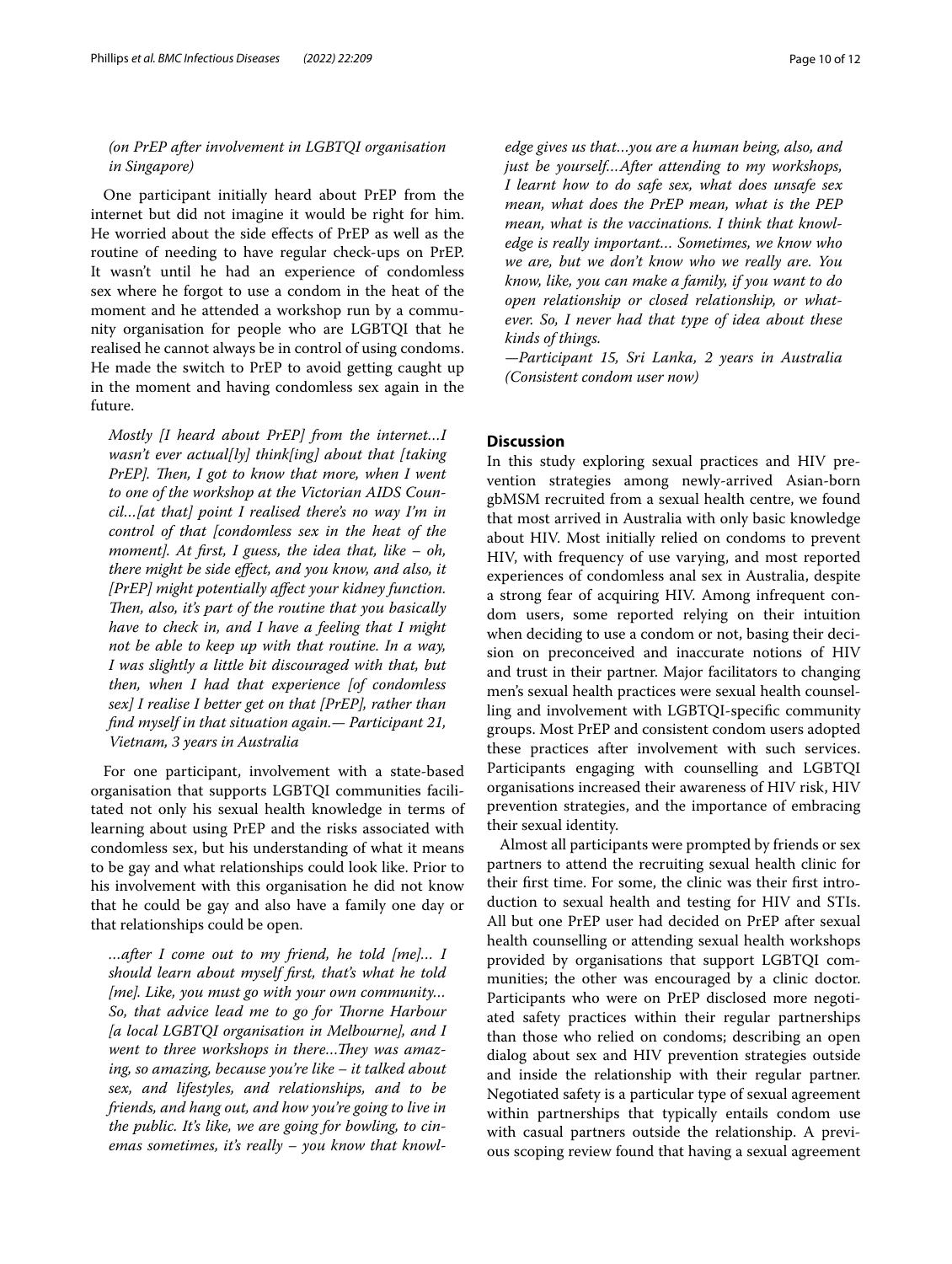with partners (beyond negotiated safety) was associated with engaging in condomless anal sex within the relationship and outside the relationship in several studies [\[19](#page-11-15)]. Similarly, Findings from repeated cross-sectional surveys in Australia from 2013 to 2018 found that PrEP use was associated with agreements between partners that allow condomless sex with casual partners, with almost 40% of PrEP users in relationships having such agreements [[20\]](#page-11-16). While participants in our study who were on PrEP described negotiated safety within their partnerships, further research is required to understand whether there is an increase in other types of sexual agreements which allow condomless anal sex in this population. Such research would be important to inform rates of STIs.

This study suggests that central to increasing HIV prevention strategies within this group is reducing their feelings of stigma related to sexual identity and HIV, which may be facilitated by increasing connections with sexual health services and organisations that support LGBTQI communities. Our fndings reinforce peer support as an important facilitator to sexual health [\[21](#page-11-17), [22\]](#page-11-18) and indicate that one-on-one counselling and involvement with organisations that support LGBTQI communities can increase knowledge levels and implementation of PrEP and condom use as well as enhance acceptance of sexual identity. Our fndings refect those from a study of 763 young Asian and Pacifc Islander men who have sex with men in the United States in 2011, which found that positive dual identity (attitudes toward both their sexual identity and their ethnic identity) was associated with greater social support and HIV testing. [[23\]](#page-11-19) Further research on the efectiveness of peer support and involvement with organisations that support LGBTQI communities for increasing sexual health and how these services can be expanded to further reach this population is warranted.

Participants in our study had several misconceptions about their HIV risk upon arrival in Australia, such as believing they could sense when a potential sexual partner has HIV based on their hygiene, social circle, or appearance. Some participants felt they could trust their intuition or partners to keep from getting HIV. These fndings refect previous qualitative work among Chinese GBMSM which found that trust in partners was a barrier to HIV testing and that despite being an important component of healthy relationships, was a point of threat considering rising rates of HIV and low HIV testing rates in this population [[24\]](#page-11-20). Further research on HIV risk perception among newly arrived GBMSM to Australia is warranted to inform sexual health education from clinicians to this population.

There were several limitations that should be noted. Firstly, it is possible participants may not have reported actual risk due to social desirability bias. Secondly, participants were exclusively recruited from a sexual health clinic and were therefore already connected into a sexual health service in some capacity. Our fndings may not refect men who are not getting tested for HIV and other STIs. This limitation highlights the importance of targeted future research into methods of increasing engagement and undertaking larger scale studies on sexual health among newly-arrived Asian-born gbMSM. Similarly, these interviews were conducted in English and therefore do not include experiences of men who do not speak English and may be further marginalised. Our participants were also relatively well-educated, and it is possible those with less education have less sexual health knowledge. However, a high proportion of new HIV diagnoses in Australia are among international students [\[4](#page-11-3)], so insights from this population are particularly important. This study provides key insights into how gay and bisexual men who were newly arrived in Australia became connected to sexual health, as well as how their HIV prevention strategies change over the course of their time in Australia as they become connected to sexual health.

## **Conclusions**

Future studies should focus on ways to reduce internalised sexual health and HIV-related stigma and shame in this population, such as, facilitating peer support groups, offering counselling services for mental and sexual health, and enhancing connections with LGBTQI community groups. It is not known what proportion of men in this population are ofered counselling at this or other sexual health clinics in Australia. Given the lower reported risk from this population it may be difficult to identify those men who could potentially beneft from such services, a challenge future research will have to take into consideration.

#### **Supplementary Information**

The online version contains supplementary material available at [https://doi.](https://doi.org/10.1186/s12879-022-07174-z) [org/10.1186/s12879-022-07174-z.](https://doi.org/10.1186/s12879-022-07174-z)

<span id="page-10-0"></span>**Additional fle 1: Table S1.** Example quotes of participants' fear of HIV and the impact a HIV diagnosis would have on their lives.

#### **Acknowledgements**

We would like to thank the study participants for sharing their experiences and time with us.

#### **Authors' contributions**

TRP, NM, EPFC, CKF, JB and JJO were involved in study conceptualization and design. RW and KM recruited participants. TRP interviewed participants. TRP and JB analysed the data. TRP and JB drafted the manuscript. All authors were involved with manuscript revision. All authors read and approved the fnal manuscript.